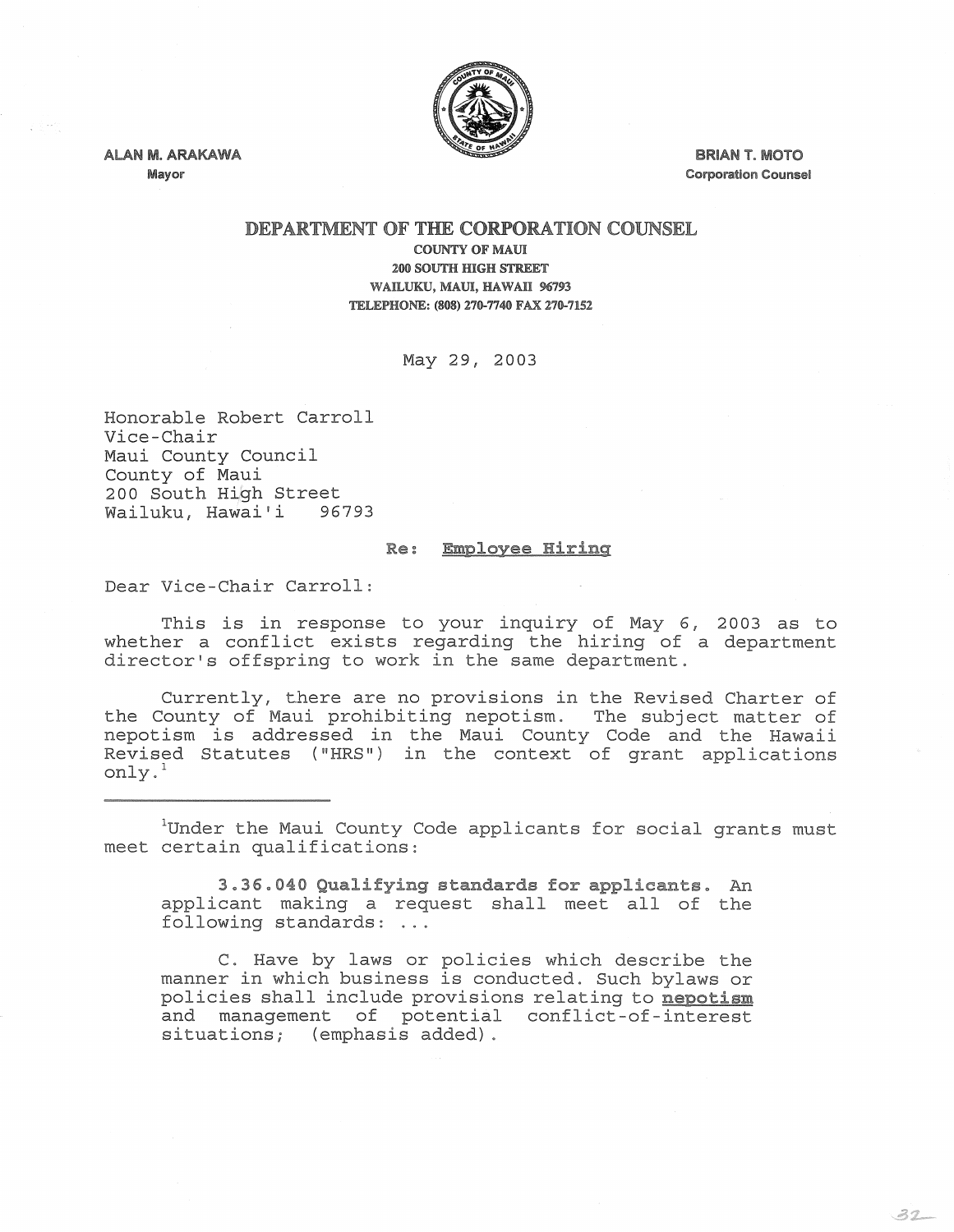Honorable Robert Carroll Vice-Chair Maui County Council County of Maui May 29, 2003 Page 2

Under section 378-2, HRS, which pertains to employment practices, it is an unlawful discriminatory practice for an employer to refuse to hire or employ, or to discharge from employment any individual because of race, ancestry, and marital status, among other categories.

In a case decided in 1994 entitled, Ross v. Stouffer Hotel Co. (Hawaii) Ltd., Inc., 76 Hawai'i 454, 456, 879, P.2d 1037, 1039 (Hawai'i 1994), the Hawaii Supreme Court upheld the right of an employee to sue his employer under section 378-2, HRS, for employment discrimination after he was fired based on the employer's policy prohibiting persons related by marriage from working in the same department. The court held that the employer's policy of terminating an employee for marrying another employee who works in the same department violated section 378-2, HRS, unless the termination fell within one of the exceptions in section 378-3, HRS. Ross, 76 Hawai'i at 459.

However, the Court was also careful to say that it was not completely outlawing "no-relatives policies."  $\underline{\text{Id}}$ . Therefore, the Court's decision does not necessarily mean that Section 378-2, HRS, prohibits an employer from adopting a policy excluding from employment certain persons based on consanguinity or blood relationship (in contrast to marital status). There is no Hawai'i case law on point that addresses whether, and to what extent, an employer may, for example, enforce policies that prohibit a son or daughter of an employee from being employed in the same department

Similarly, § 9-11(1) *(C),* HRS, provides:

§ 9-11 Qualifying standards for foundation grant applications. An applicant for a foundation grant shall meet the following standards:

(1) If the applicant is an organization: ...

(C) Have bylaws or policies that describe the manner in which business is conducted, **prohibit nepotism,** and provide for the management of potential conflict of interest situations; (emphasis added)

Furthermore, § 9-1, HRS, defines nepotism as appointing persons to positions on a basis of their blood or marital relationship to the appointing authority, rather than on merit or ability.